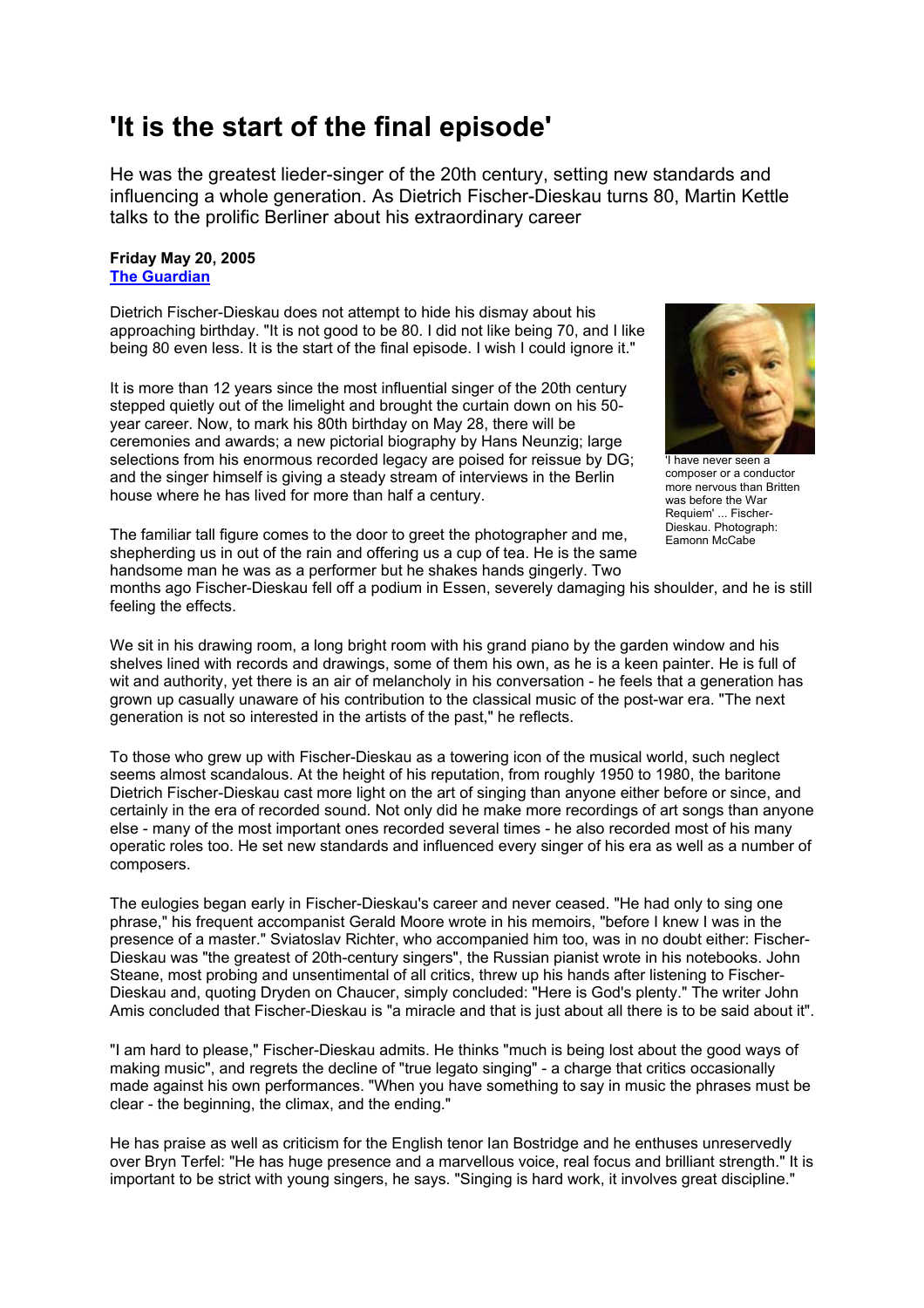Yet for him one of the most important qualities is curiosity. "The repertoire is so enormous. For many years I literally learned a new piece every day."

Fischer-Dieskau was, is, and will always be a Berliner. He has lived through some of the great city's best times and most of its worst. This most refined and intelligent of artists began his career in circumstances from hell. In early 1943, aged 17, his first public performance of the greatest of all songcycles, Schubert's Winterreise, given in the town hall of the Berlin suburb of Zehlendorf, was interrupted by the RAF.

"We had a terrible bombing of the city that day," Fischer-Dieskau recalls, "and the whole audience of 200 people and myself had to go into the cellar for two-and-a-half hours. Then when the raid was over we came back up and resumed." I ask him whether he can remember where in the cycle he began again. "It was Rückblick [Backward Glance]," he grins. "So we looked back to the part already completed."

As a conscript soldier he was captured by the Americans in Italy in 1945 and spent nearly two years as a prisoner-of-war. "I believe it forces you to straighten out your thinking at an earlier age than you would otherwise do," he says. "You have to survive. You have to stay focused, otherwise you will not live. That was my first thought."

It was this German experience of suffering and war that partly led Benjamin Britten to invite Fischer-Dieskau to sing in the historic premiere of his War Requiem in Coventry Cathedral in 1962. Britten's letter - "with great temerity I am asking you whether you would sing the baritone" - tells us something both about the composer and about the grandeur that Fischer-Dieskau had attained in the musical world by then. But Fischer-Dieskau's memories of the event are mainly about Britten's nerves.

"I think Ben's hesitation was partly because this was a work of a character that he had not written before then. He also said to me he considered it to be one of his most important works. I have never seen a composer or conductor more nervous before a performance as Britten was before the War Requiem. We were all moved to tears, everybody by this work. I did not know where to look or where to put my feet."

Fischer-Dieskau reckons he began singing at the age of two. "I would imitate voices and noises all the time. And I think this gave me great flexibility in the voice. This is essential for the lieder singer, to be able to characterise - though without losing your own distinctive colour of voice." His mother encouraged her young son, taking him to a recital by the contralto Emmi Leisner when he was just seven. "I was glowing, a kind of fanatic," he recalls. Leisner told him he would "certainly be a singer".

By the mid-1960s, Fischer-Dieskau and Gerald Moore had carried out a two-man revolution in the world of German song. Omitting only those songs that were specifically suited to a female interpreter. he recorded the complete songs of Schubert, Brahms and Richard Strauss, most of those by Mozart, Schumann, Mendelssohn, Liszt and Wolf, and large numbers by composers from Bach to Henze. Listening to almost any of these recordings today, none of it ever sounds routine.

Fischer-Dieskau has always had an encyclopaedic knowledge of other singers. "It is remarkable when people say how different I am from earlier singers," he says, "because I overlapped with singers like Heinrich Schlusnus and Erna Berger and I was not conscious of being different in approach. On the contrary, I tried to be like them, to be as perfect as I thought they were."

He talks easily and frankly of the great musicians he has known, of Brendel and Beecham, Karajan, Kleiber and Klemperer. His own favourite singer, he says without a moment's hesitation, was "the young Hans Hotter". His best partnership was with Gerald Moore, "the perfect accompanist, with such a rhythmic character to his playing of Schubert." But his greatest influence, Fischer-Dieskau makes clear, was the conductor Wilhelm Furtwängler. "He once said to me that the most important thing for a performing artist was to build up a community of love for the music with the audience, to create one fellow feeling among so many people who have come from so many different places and feelings. I have lived with that ideal all my life as a performer."